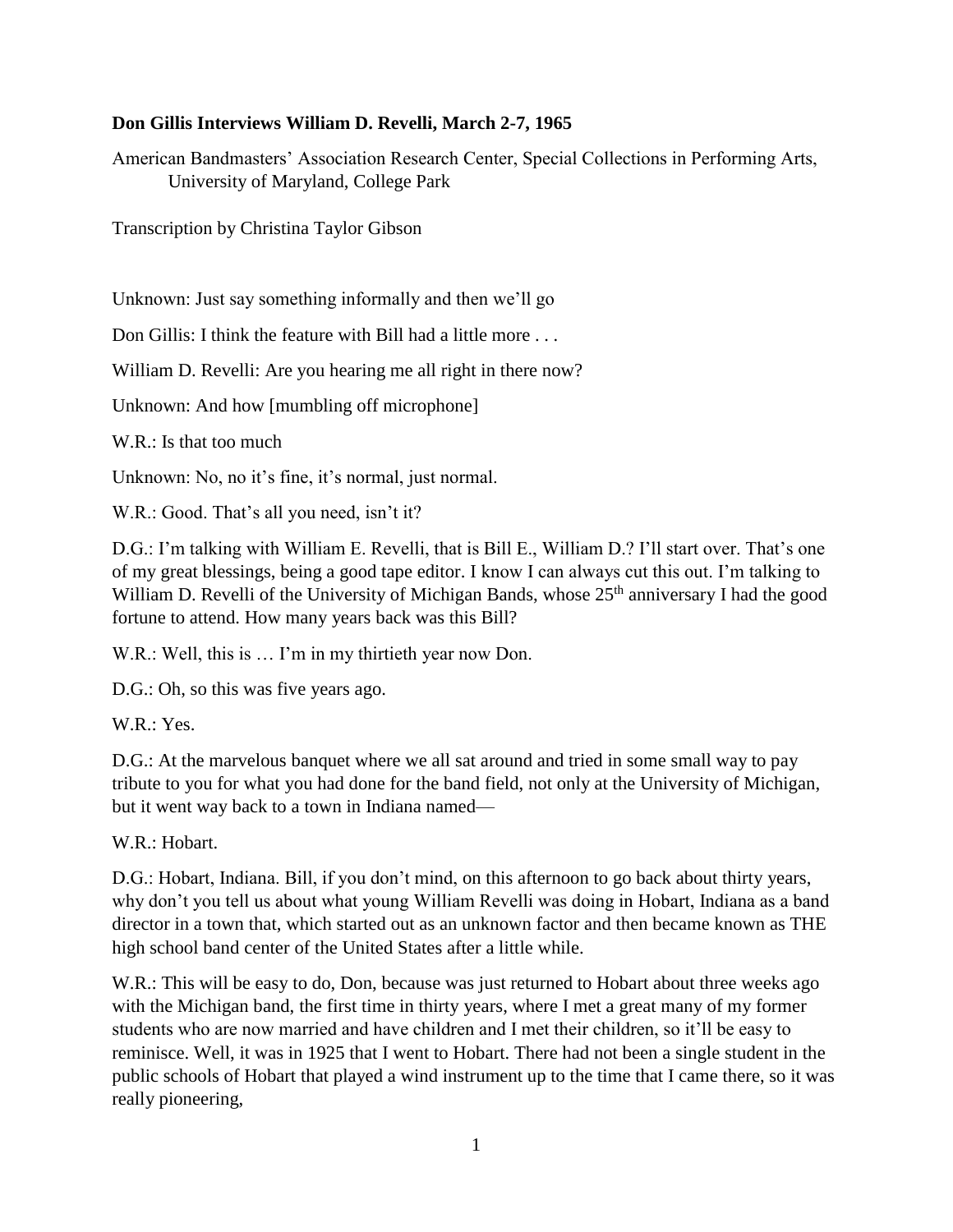#### D.G.: You began from absolute scratch!

W.R.: Oh yes, oh yes, there wasn't a single instrumentalist in the school system. We began right from the very beginning. The band met at 7 o'clock in the morning in the school gymnasium, and not a ce . . . We didn't have a budget of any kind. So we gathered up all the instruments that we could find from the attics and second-hand stores and so on and we met for one-hour each morning. I recall vividly that we did not have a bass drum and I would go down each morning to the home of Mr. Argo, who incidentally had two sons in the band, and I would get this bass drum. He was a jazz drummer in town. His dance band, a jazz band. And I would get this bass drum and put it in my old Ford and take it down to the gymnasium where we would rehearse for an hour. Then of course I had to return it to Mr. Argo because he would be playing with his dance band that he… Many times, well after a few days he said one morning when he came in rather sleepy eyed when I knocked on his door about 6:30 to get this drum he said, "Bill, I'll just leave it on the porch and you take it." Many times I had to knock the snow off this drum to take it. This is the way we began!

### D.G.: You were a drum major too!

W.R.: That's right! Yes, indeed! And, uh, we had the first band mothers' club in the United States in Hobart. These women were marvelous.

### D.G.: Women of influence.

W.R.: Oh, they were marvelous. In fact, thirty years later, this was one of the joys of returning to Hobart the other night, these mothers are just as active today. In fact, it's their children who are now the band mothers. And they raised sufficient funds to buy our instruments, our uniforms, our library. They paid for all of the trips to visit the district, the state, and the national contests, and it was a marvelous experience. I, uh, owe so much to the parents, uh, the band parents of Hobart. Well, that was the beginning. Later, the band met at noon in the assembly hall and became, as you know, national champions in their class for five consecutive years, and it was through the efforts of the students and the band parents and the community that this was possible. Incidentally, one of the young men who conducted on the concert last night, William Rhoades, was the director of bands of the University of New Mexico, played in the Hobart band. I started him in the fifth grade. In fact, this was during the Depression and Bill played my own clarinet because of the . . . And, uh, there's been several of those boys that have gone into the college band field. Later, this band met on school time, fully accredited and, uh, um, it became a vital and imperative part of the . . .

## D.G.: You were a leader in accreditation, weren't you Bill?

W.R.: Yes, I did do a lot to, to instill interest among administrators in the development of recognition of credit for school bands. And, in fact, through Indiana in particularly and later nationally. Now there was another band, about the same time, was an ideal of mine, was the Joliet High School band under the direction of A.R. McAllister, who was really a pioneer. The first and only president of the National School Band Association. I lived in Joliet so I had a direct contact with Mr. McAllister, and more or less that was my, I would say my ideal of what I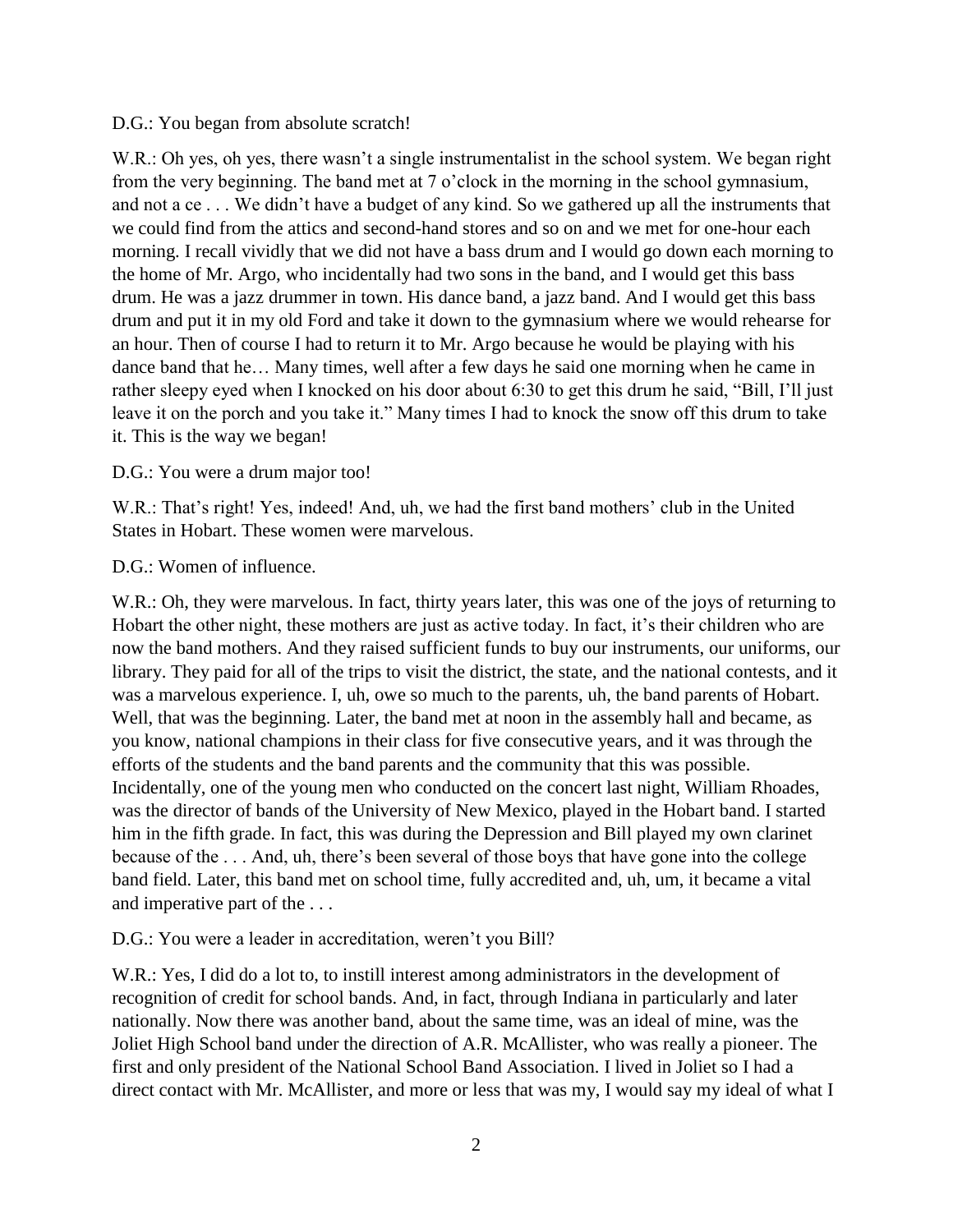was, what I wanted to accomplish in the school band field. And, uh, together, I think between he and Mr. Harding of Illinois, I learned a great deal about the school band movement.

D.G.: May I interrupt you just a moment? A moment ago you said Hobart was first in its class in band contests.

W.R.: Right.

D.G.: Well, it seems to me in my mind that I relate Mr. McAllister, and perhaps Mr. Harding as being among those who organized contests of a sort in order to build the band movement.

W.R.: This is true, uh, actually Mr. McAllister's band participated in the second national band contest, as I recall. The first one was held in Fostoria, and perhaps the Joliet band was there, but I recall very vividly it being held in Joliet in, uh, 1927 and, uh, Mr. McAllister was, of course, a pioneer in this field. I think that the, uh, line, tracing it in the way it developed, Mr., Mr. Harding of Illinois held the first band clinic in the United States and, uh, Mr. McAllister more or less copied his program from the Illinois program. So you see there was and evolution here. And then later on, there was a contest movement developed all over the United States. In fact, the prize winners of each state assembled to the national band site. Uh, my first experience in the national band contest was in Denver, Colorado, 1929, where, uh, we participated, and then, uh, each year it grew, it grew larger and bands would be in this locale, in this site of the contest for five days, you do a preliminary performance and then they would select the five best bands to play it off as they do in the finals of a sports event and this would be held on the final evening in the, in the, uh, session, and believe me it was a real inspiring, marvelous experience for these children.

D.G.: I've heard stories about crowd reactions in those days.

W.R.: Oh, tremendous

D.G.: They were rooting just like they would be at big

W.R.: Oh just like they would at national

D.G.: Big Ten Championship

W.R.: Yes. Tremendous pressure. I think that part. So then of course much later it was broken down to ten divisions. So there were only ratings, not rankings, so now there is a first, second, and third division. And of course, I went to Michigan in 1935.

D.G.: Yes, it seems to me, Dr. Revelli, that you told me once something about how the instrumentation of the band during that period. One time, you know, if you had 18 flutes and a bass drum you could call yourself a band, but it, it sort of

W.R.: Yes, the National Bureau for the Advancement of Music under Mr. Tremain and Mr. Maddy was a member of that committee, designed an instrument required list of which you had to have a certain number of instruments of each, flutes, oboes, clarinets, etc. And for each of those instruments, you did not have you were penalized a half point. I remember that when we played in Denver, our playing grade before we played a note was 86 because we'd been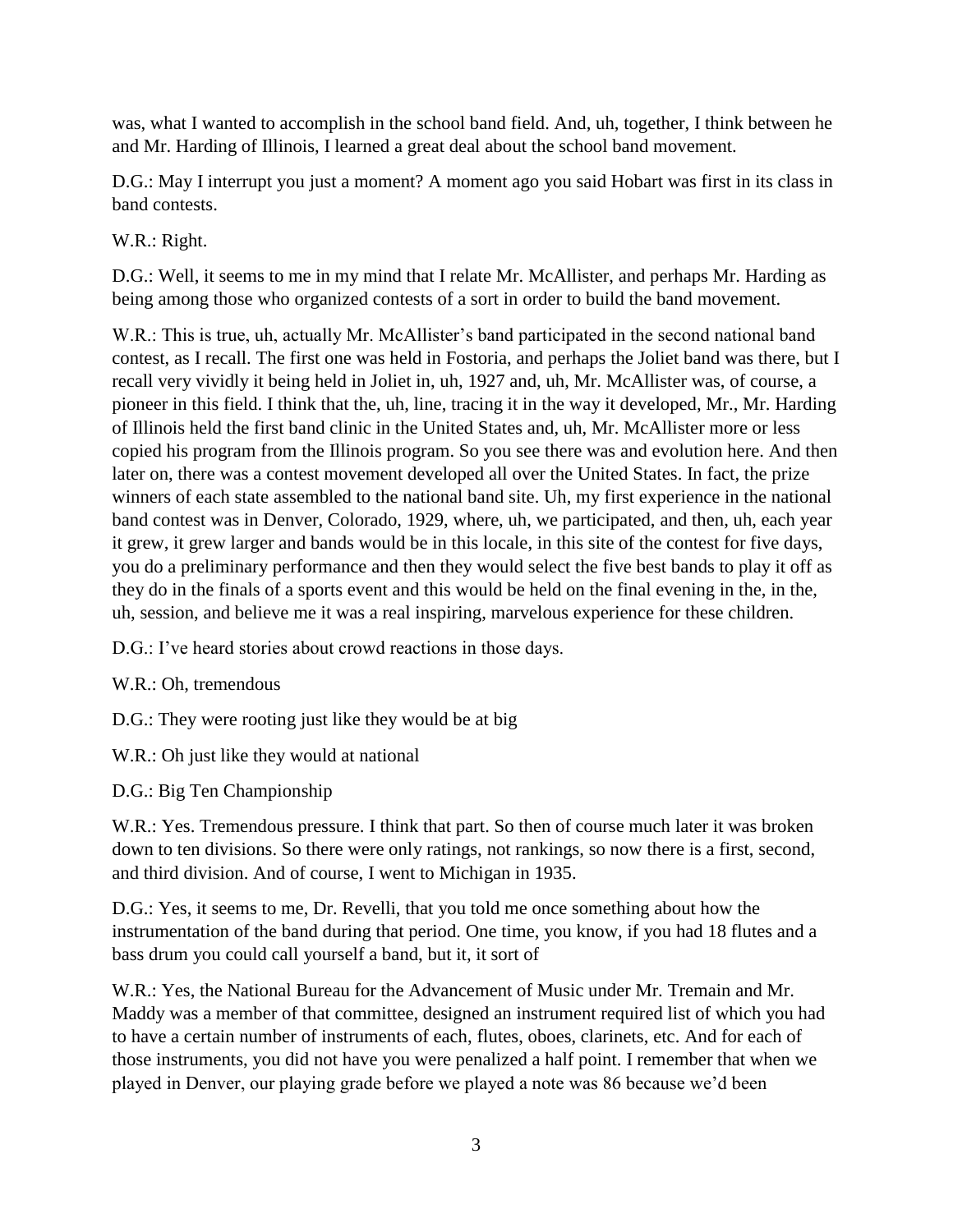penalized from by the instrumentation committee for not having certain instruments. This was very important, uh, rule, for the development of instrumentation of our high school bands.

D.G.: I should think it would also be very helpful to composers too.

W.R.: Yes, it did. You would ask a question, "what is a band?"

D.G.: Yes.

W.R.: Well, I think we still have that question to answer today because no two bands have yet arrived at the exact instrumentation.

D.G.: I remember talking with you after you returned to Europe on your sabbatical leave in which you'd been examining instrumentation of European bands. Would you sort of like to give the difference say, between the Guard National of, uh, uh, uh,

W.R.: Paris

D.G.: Paris and your own band.

W.R.: Well, of course, the European bands have a difference between what they call "mellow" and "brilliant" brass, "bright" brass. In which they use trumpets and cornets in different ways than we do. They use them as separate choirs. We use them within a choir. They also have tenor horns. They have valve and slide trombones. They have flugelhorns, the whole flugelhorn family. They'll use a sousaphone where we won't. But in general, I would say that the American instrumentation as we have it today, which includes our E-flat soprano clarinet, alto and bass clarinets, contralto clarinet, contrabass clarinet, and all of the brass. When we need a flugelhorn, we have it—we don't use it all the time, we use it as a color instrument. I really believe, Don, that the instrumentation as we finally are adopting it, and which still needs some, uh, research and, uh, study. But as a whole, the instrumentation of our American bands in the public schools and in colleges, although they do not agree completely with each other, are, have developed to such a point that you as a composer need not be concerned as to whether the average high school band or college band has an oboe. There are more oboes and oboist in high school in one state playing oboe today than there was in the entire United States when I started to teach. And this has developed in bassoon. And these people, these youngsters play beautifully on these, on these difficult instruments. They study privately with great, with great artists in the symphony orchestra. So, the development of instrumentation has been really wonderful. The development of repertoire has been tremendous. Our current, uh, uh, current interest among the great composers in the band is continuing to increase and I would predict that now in the not too distant future, that you will hear a great many of our concert and symphony bands play music by the greatest of composers and music which is not, uh, geared actually to the entertainment, but to the aesthetic and cultural development of our people. Uh. The band, as you know, for many years was looked upon as an entertaining medium. I think today, it has arrived upon, uh, where it is looked upon as a cultural, uh, medium of expression in music. And this has happened even though we've had a great fight, in a way, for support of the band because, as you know, there's, many people look down at the band because of its entertainment value.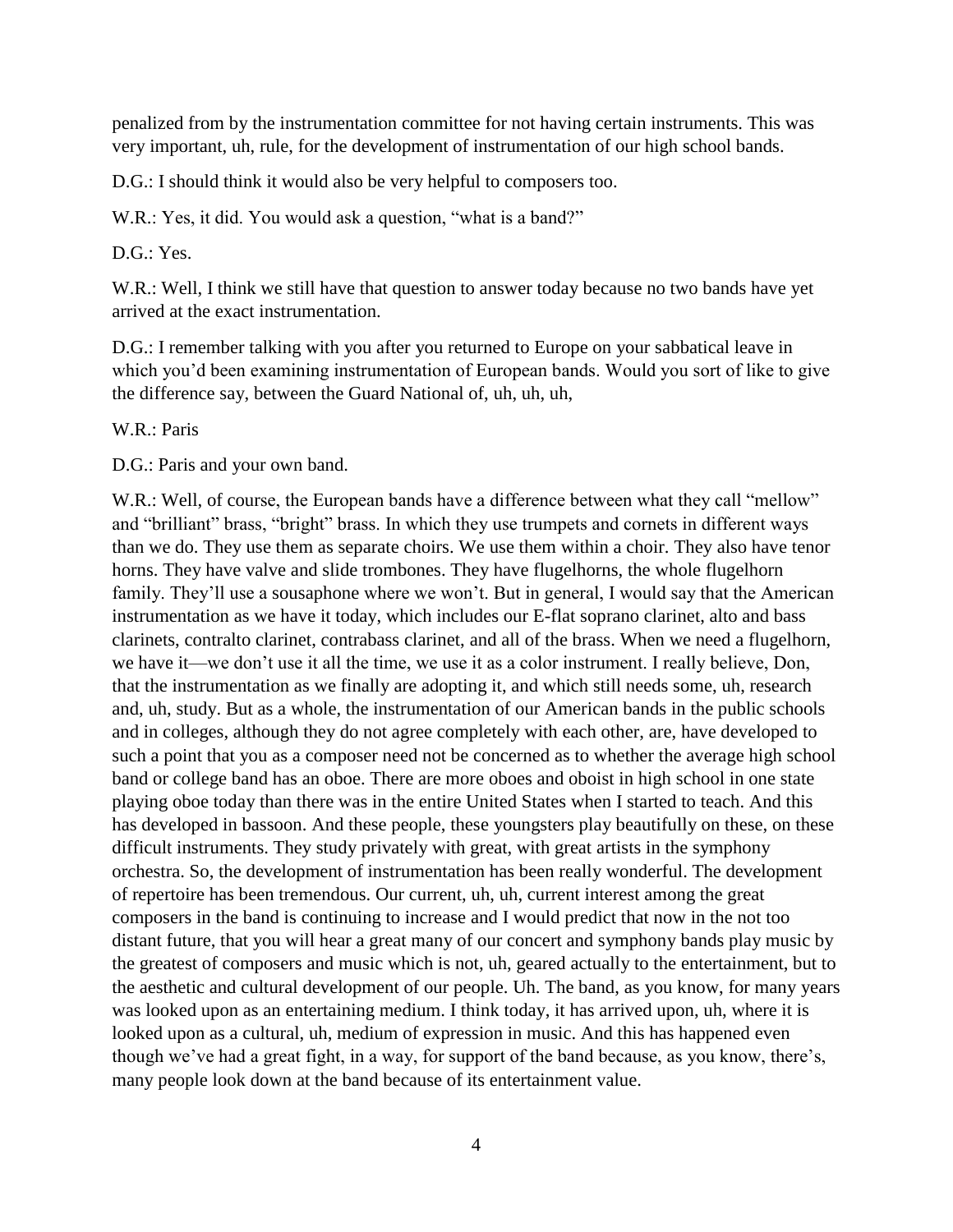D.G.: Yes, this is true. Now, one of the great factors, however, about the University of Michigan Band is that it has achieved this cultural aesthetic, um, contributory function that has. And yet at the same time, I've really heard this band and watched this band on television entertain crowds so that, you know, what could you want besides something that's … so how do you explain this flexibility Bill? Well, the Dallas Symphony couldn't do this, Philharmonic couldn't do this.

W.R.: Well, I think the Marching Band, and our stadia is an example of what can happen when you play, uh, uh, serious music. For instance, in the last couple of years, we have done, at every game, and many of the college bands are doing this now, and, uh, in fact, Mr. Harding did it many years ago, not the same way that we're doing it. We're playing serious, uh, music at a football game and receiving standing ovations doing it! In fact,

D.G.: I saw that, just last fall, Bill on television.

W.R.: So, it is inspiring. There is one point, that I'm gravely concerned about and that is the emphasis in recent years that has been given in areas of academic, academic areas of studies, that are not in conflict, but do take away time from our uh, our uh band program.

D.G.: You're talking about the new philosophy since Sputnik went up.

W.R.: Right.

D.G.: So now everything is a frill that isn't the square root of something-or-other.

W.R.: Right, right. And I believe that in time, that we will come back to the realization that although man MAY find his way to the moon, that once he gets there, that there is something else that is even more important than getting there and that's what he's going to do with himself when he gets there.

D.G.: Or while he's going there. [laughs]

W.R.: There is one point that I'd just like to say this, that I, I know this. We don't know what country will be the first to place a man on the moon, but I can assure you that if it's an Italian that gets there first and we come in second that we'll be met by an opera singer.

[laughter]

W.R.: And if a Russian gets there first and we come in second, we'll be met by a ballet dancer.

D.G.: Yes.

W.R.: And, I believe, that if an Englishman got there first—I used to think so at least—less in more recent times, that we'll be met by a poet or a playwright. And I believe that if American gets there first, we should be very careful that the others, whoever's there, isn't met by guitar players.

D.G.: I hope he's met by a band playing the Stars and Stripes.

W.R.: So do I, so do I. I think that would be great.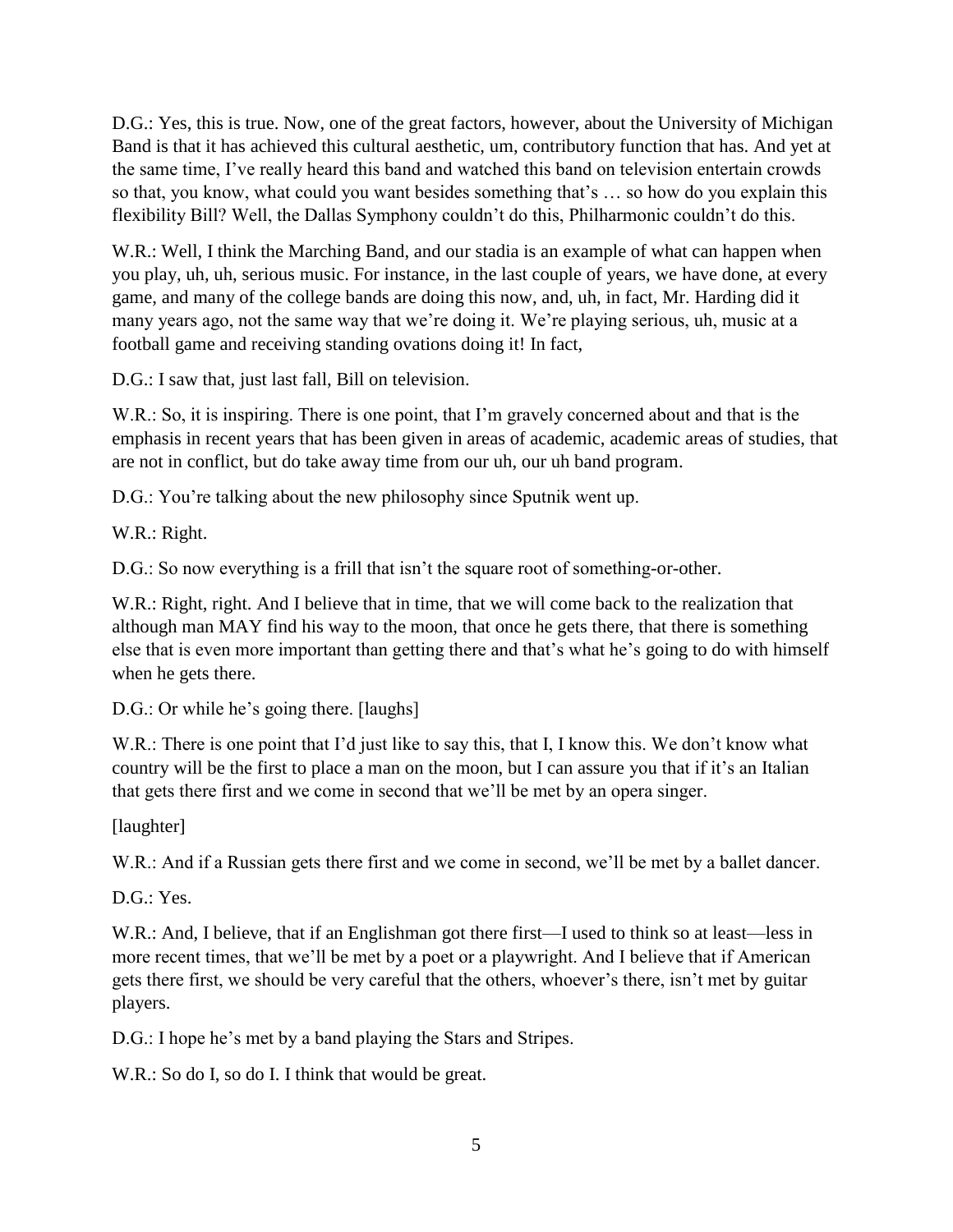## [laughs]

D.G.: Well you know, there are so many questions that one might like to ask you that one can't get in covering a whole thirty-five year career here, but, uh, one thing Bill, uh, you've been known as a champion of new music, you've played so many premieres, so many new scores, so many old scores too. What do you think the future of the American composer with relationship to the band is? How do you feel as a conductor of a major symphonic organization?

W.R.: Well, I think it's gratifying that we have been able to interest and achieve the, uh, the, uh, secure the compositions and the interest of the great composers of America writing directly for the band. I would like to say this, that not all of the contemporary things that are being written for band are going to be good any more than all of the old things that were written for orchestra were good.

## D.G.: Right, right.

W.R.: But I do think that the, the future of the band will be determined by two things: the quality of its music, the repertoire, which is, whether it is old or new, but it must be grateful for band; then the next, I think is, is very important, the universities and colleges of this country continue the magnificent program that they have adopted now and are developing in the future of conductors and teachers of wind instruments. There's no nation on the face of the earth that has the intensive program in the universities and colleges that we have in the future development of musicians, teachers, and conductors, and composers. At long last, even they are beginning to recognize in the composition departments of our universities the importance of the band idiom and they are now giving the student an opportunity to, uh, write for the band. As you know, in the past, if a student of composition went to a major university to study composition, he was immediately put into the string quartet or the orchestral field, which is fine! But they poo-pooed the band to a certain extent. That is no longer so. Today some of the greatest compositions, the finest compositions are coming from the pens of these talented young Americans. I do hope that we will be able to bring a realization of the importance of the band as an instrument of serious expression, rather than just entertainment, although you know my feeling about the importance of that also.

D.G.: Right, I do. And as you entertain along with your cultural expressions. One personal note, I hear you're in a new music building at the University of, uh, uh, Michigan.

W.R.: Well this is an example, in this day of Sputnik, and all of the emphasis being given to science and all, the legislature saw fit to, to, uh, budget, in their, in their state budget appropriations of over 5 million dollars for a School of Music, so I don't think there's anything to be discouraged about!

D.G.: There are thousands of grads who graduated from University before you got that new building though. I remember a certain other hall which was situated at the center of campus, which was called, uh,

## W.G.: Harris Hall